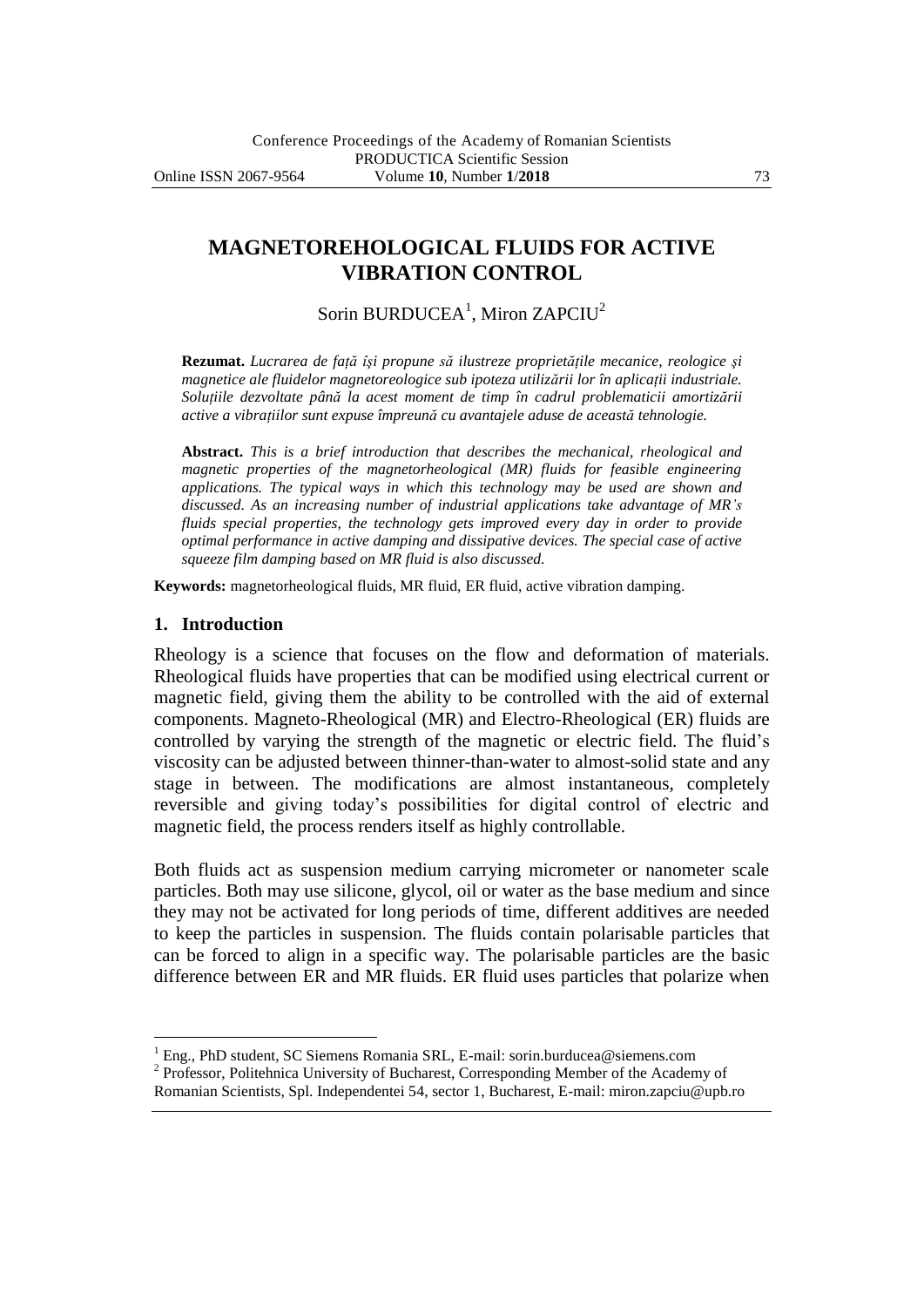directly exposed to an electric current. MR fluid uses larger particles based on soft iron that polarizes when exposed to a magnetic field.

The typical MR fluid particles measure 3 to 5 microns (3 to 5 thousandths of a millimetre) in diameter. The application will dictate the additives that will be used to control particle settling, mixing, fluid friction and fluid viscosity. The fluid is normally 20 to 40 percent saturated with the iron particles. Specific gravity is generally between 3 and 4; for reference, water's specific gravity is 1. Thus, a 250 litres drum of MR fluid can weigh close to a full ton.

In a normal state, the particles are located in a random manner inside the carrier fluids. In this state, MR and ER fluids behave like liquids. It is when they are subjected to external (magnetic or electric) excitation that the particles within the respective fluids join to form columns aligned with the field lines (see Fig. 1-a) and 1b). Due to this characteristic change, MR and ER fluids become viscoelastic solid and the yield stress of fluid is increased dramatically. It is quite remarkable that this kind of process is fast and fully reversible, which means that MR and ER fluids can turn from liquid to solid and back within milliseconds. This is why, by modulating the strength of the corresponding fields, the viscosity of the MR and ER fluids can be accurately controlled. It is due to these unique features of the fluids that MR and ER fluids have increasingly been considered and used in various applications in recent years.

As history has it, the ER fluids were first reported in 1940s [1, 2]. They did not attract much attention for commercial purposes for the first few decades after their discovery. In the 1990s, the use of silicon oil as carrier fluid in ER fluids [3] improved the tolerance of the fluid to high temperature [4], enabling its commercial applications, of which ER dampers and clutches are the most wellknown applications.

Similar to ER fluids, the initial discovery of MR fluids can be traced back to the late 1940s. The initial discovery and development of Magneto-rheological (MR) fluids can be credited to Jacob Rabinow (1948, 1951) at the US National Bureau of Standards. Jacob Rabinow published a paper [15] about MR fluids and patented the initial MR fluids devices [16]. Not unlike ER fluids, MR fluids did not receive much attention until the early 1990s. In 1993, a mathematic model that described the MR effect was proposed by Kordonsky [17]. In the same year, a high-strength MR fluid was proposed [18].

While ER and MR fluids can both offer advantages, each fluid may best suit a particular application given their differences in their characteristics [20, 32, 33,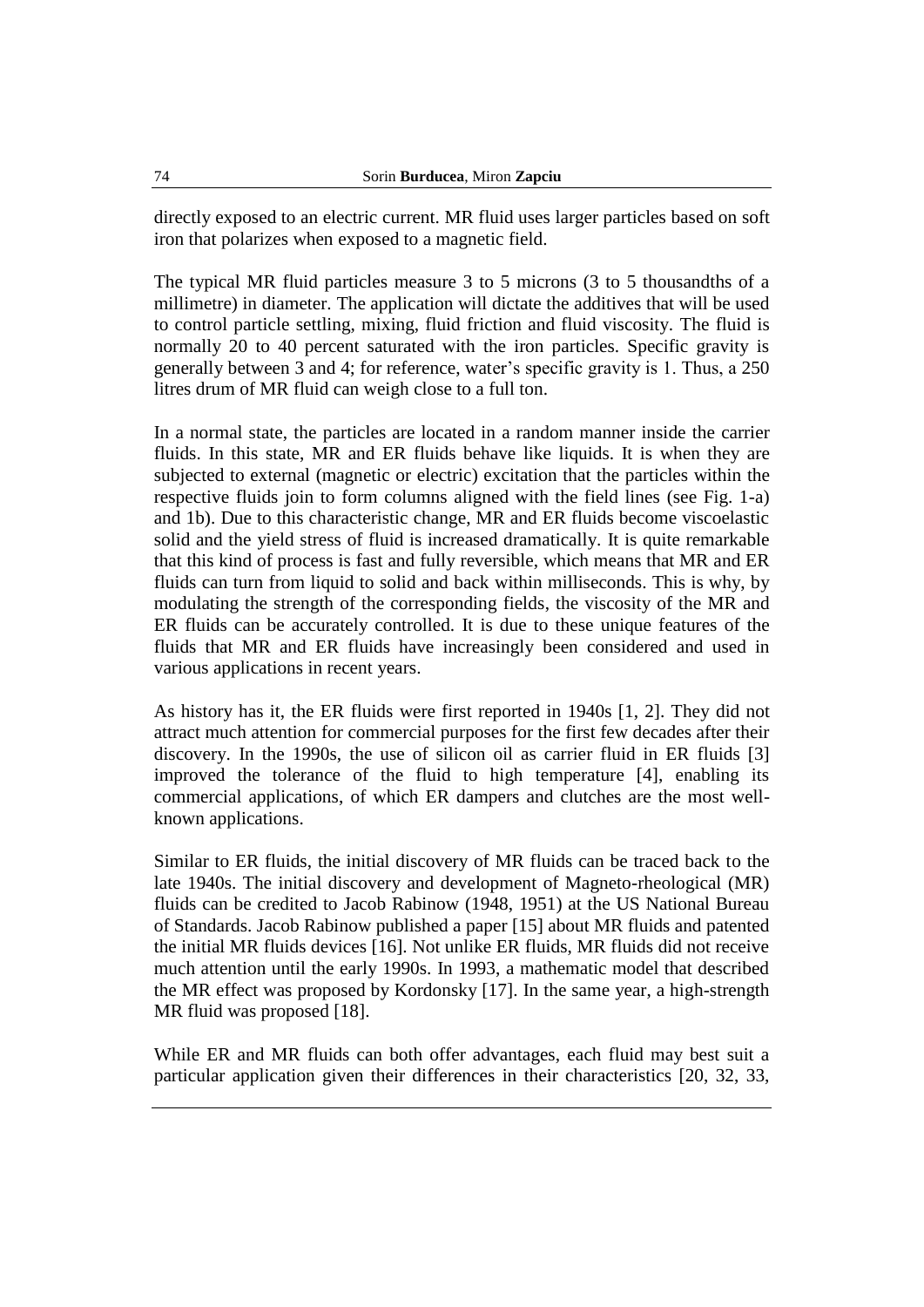34, 35]. MR fluids feature much higher maximum yield stress than ER fluids. MR fluid has a shear strength about 10 times stronger. Therefore, in a similar configuration, MR fluids can generate larger output torque than ER fluids. Moreover MR fluids are less sensitive to thermal variations and have better overall stability. In ER's favour, its excitation using external electric fields are mechanically less heavy and less complex and the particles are less prone to settling, although these particles require longer time to relax than the time for aligning themselves with the direction of external electric field [36].

Basically, MR fluids can be used in three different ways: shear control, valve control and squeeze mode control. Shear control applications control relative movement of adjacent parts, such as in torque converters, clutches and brakes. In valve control mode, it can be used in place of any kind of flow control valve, the most common application being the automotive shock absorbers. In squeeze mode, low amplitude, high energy vibrations may be controlled, finding applications mainly in shaft vibration damping.



*a) Microphotography of MR fluid where particles are randomly dispersed b) MR fluid with an applied magnetic field with parallel chains of carbonyl iron*

**Fig. 1:** Microphotography of a MR fluid

MR fluids have an overall aspect that is like a greasy quite heavy mud. The ferromagnetic particles feel the induction field and acquire a magnetic dipole, and then they move and redesign their arrangement, start to flow and to form chains and linear structures. These microscopic chains have the macroscopic effect to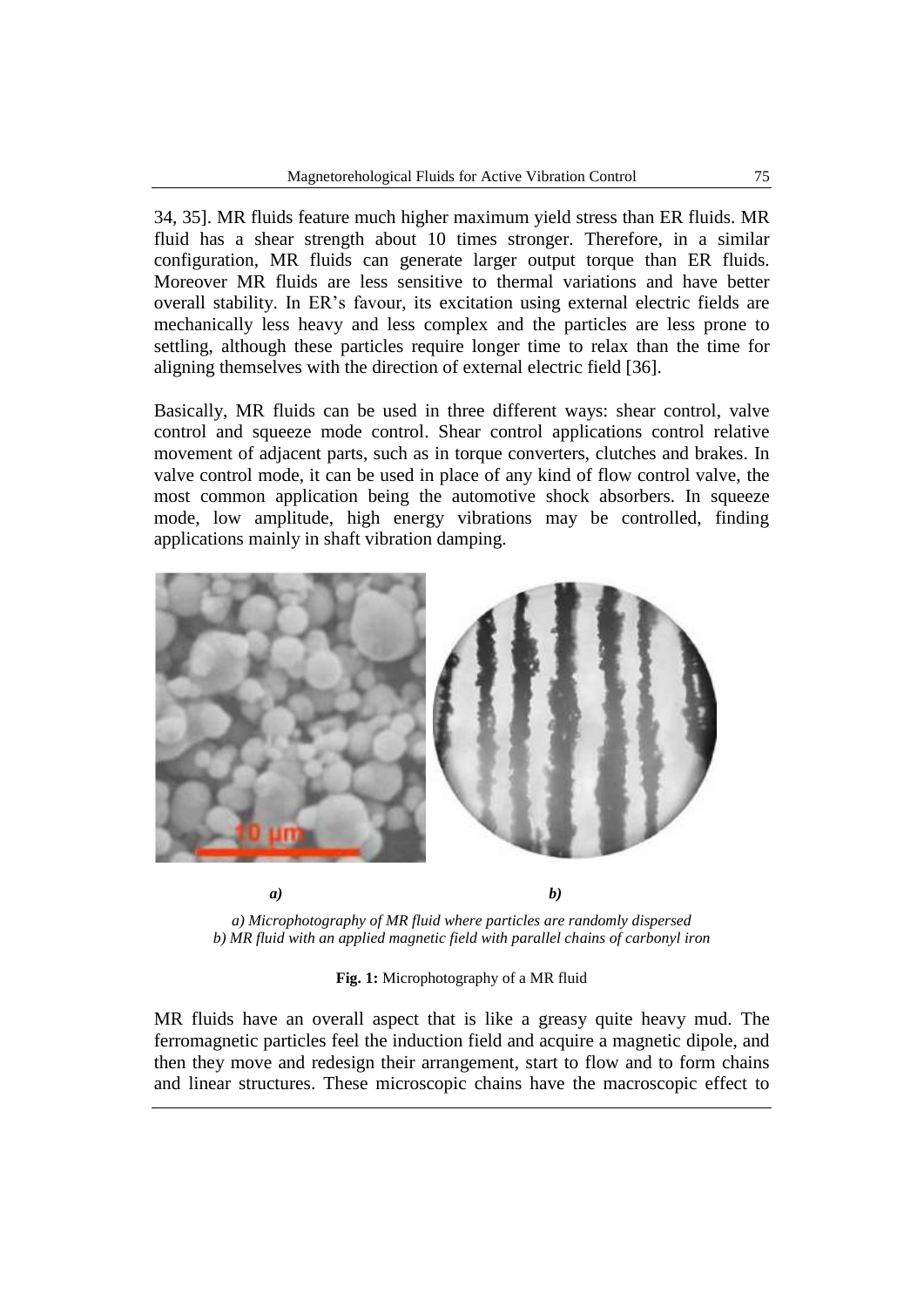change the apparent viscosity of the fluid. The size of the particles lie at a micron size for the so called MR fluids (Fig. 2a) mainly produced by Lord Corp., while the nanosized particles produce a similar substance called ferrofluid (Fig. 2b), produced by Apexmagnets LLC. While the applications of MR fluids are relevant for engineers and can be used in many damping devices, the ferrofluids are mainly a fancy stuff to play with for artists and kids. The reason for this distinction is simple: there is a huge difference in the yield shear stress of the MR and ferrofluids, which affects the maximum force the fluid can provide.



**Fig. 2:** Magneto rheological fluid (a) from Lord Corp. and ferrofluid (b), produced by Apexmagnets LLC.

In order to exploit MR fluids properties, as already mentioned, there are three main ways envisioned in current engineering applications:

- a) Flow mode, shown in Fig. 3a;
- b) Shear mode, shown in Fig. 3b;
- c) Squeeze mode, shown in Fig. 3c.



Fig. 3: Typical utilisation modes for MR fluids, flow (a), shear (b) and squeeze (c) mode.

The flow mode, also called valve mode, exploits the fluid between two fixed walls, the magnetic field is normal to the flow directions and is typical for linear damper applications. The shear mode is mainly used in rotary applications such as brakes and clutches and the fluid is constrained between two walls which are in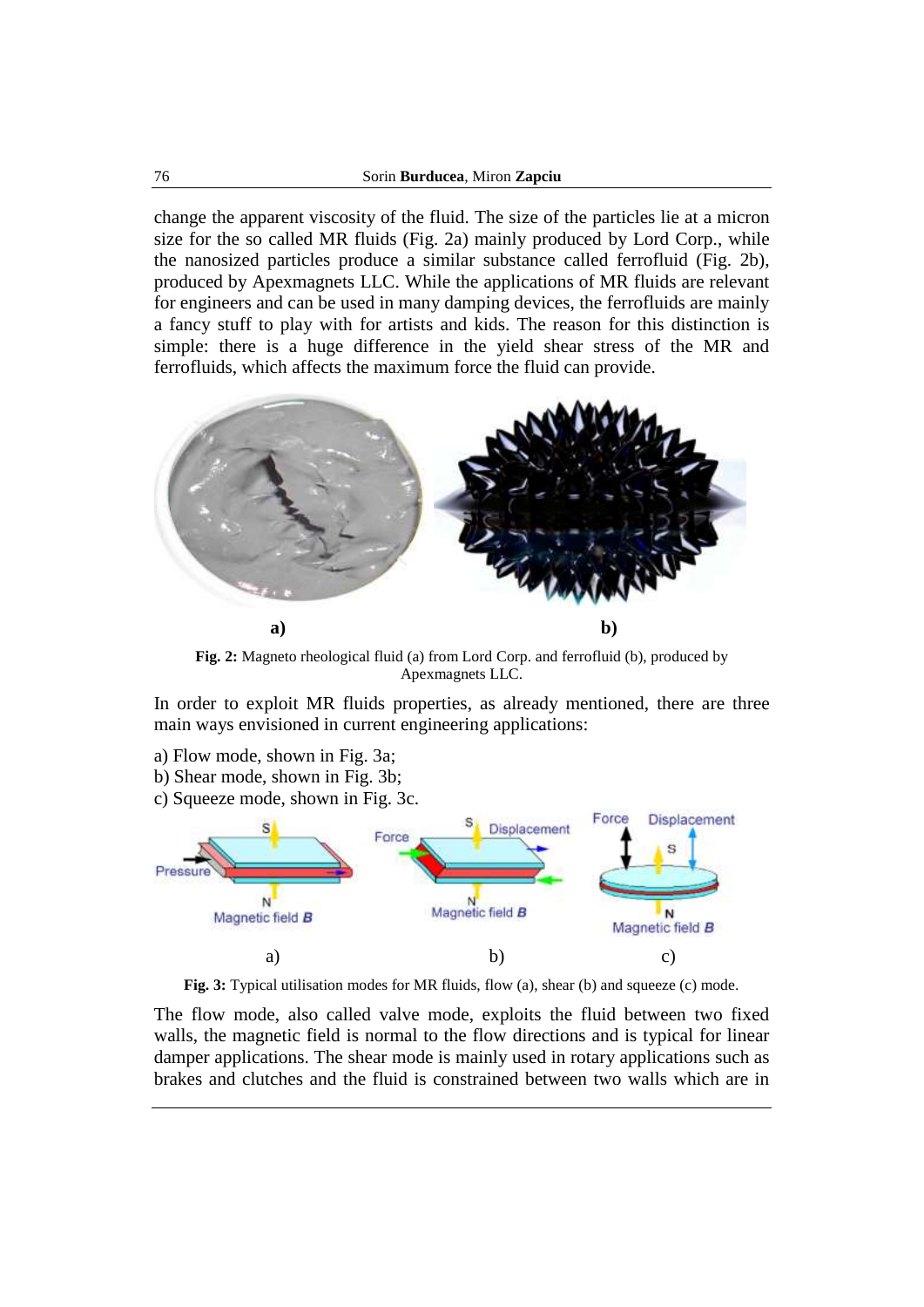relative motion with the magnetic field normal to the wall direction. The squeeze mode is used mainly for bearing applications, is able to provide high forces and low displacements having the magnetic field normal to walls directions. In all the above mentioned cases the working principle is the same: the applied magnetic field regulates the yield stress of the fluid and changes its apparent viscosity. So the amount of dissipated energy of the system is simply controllable by acting on the coil current and the system can provide semi-active behaviour.

# **2. Applications of Magnetorheological Fluids**

The fast change in the MR behaviour (order of milliseconds) due to the magnetic field generation makes the material attractive for damping and dissipative devices. The MR fluids can be used to build integral, silent, quick mechanical systems controlled by electronic microprocessors and adequate electric drives.

In 1992, Petek build a shock absorber that featured an ER fluid [5] and experimentally proved that the use of ER dampers may bring advantages over classic dampers. Three years later, he used ER dampers in a car suspension system [6]. In 1995, a small-size, high-voltage ER damper was developed, again as car suspension system [7]. ER fluids have also been widely used to viscously couple components as in ER clutches and brakes. The experimental results in [8] demonstrate that the output torque of an ER clutch is dependent on the strength of the electric field, the temperature, and the input velocity. By using these characteristics, a 2 degrees-of-freedom (DOF) passive force display using ER brakes was developed in [9]. One main advantage of ER clutches within the class of devices with similar functionality is the ability of ER clutches to control the impedance as reported in [10]. Another interesting study on ER fluids was conducted by Kenaley [11] in which ER fluids were used in order to simulate the behaviour of a human's finger. In this study ER fluids were placed between two components: "skin" and "bone". The stiffness of ER fluids was changed by controlling the magnitude of the electrical field applied between "skin" and "bone" allowing for the grippers that were built using such fingers to lift lightweight objects with small grasping force. ER dampers have also been used in the field of civil engineering [12, 13, 14].

In 1994, MR fluid dampers with magnetic valves for controlling the flow parameters of the MR fluids were developed [19]. With further enhancement of the MR fluids, MR fluids devices became commercial successes in the late 1990s [20]. A controllable MR damper was applied to a track suspension [21]. In another example, an MR clutch was used to control the fan speed of an engine in a cooling system [22]. The use of MR fluid dampers for building earthquake-proof structure with millisecond response time was explored by mechanical and civil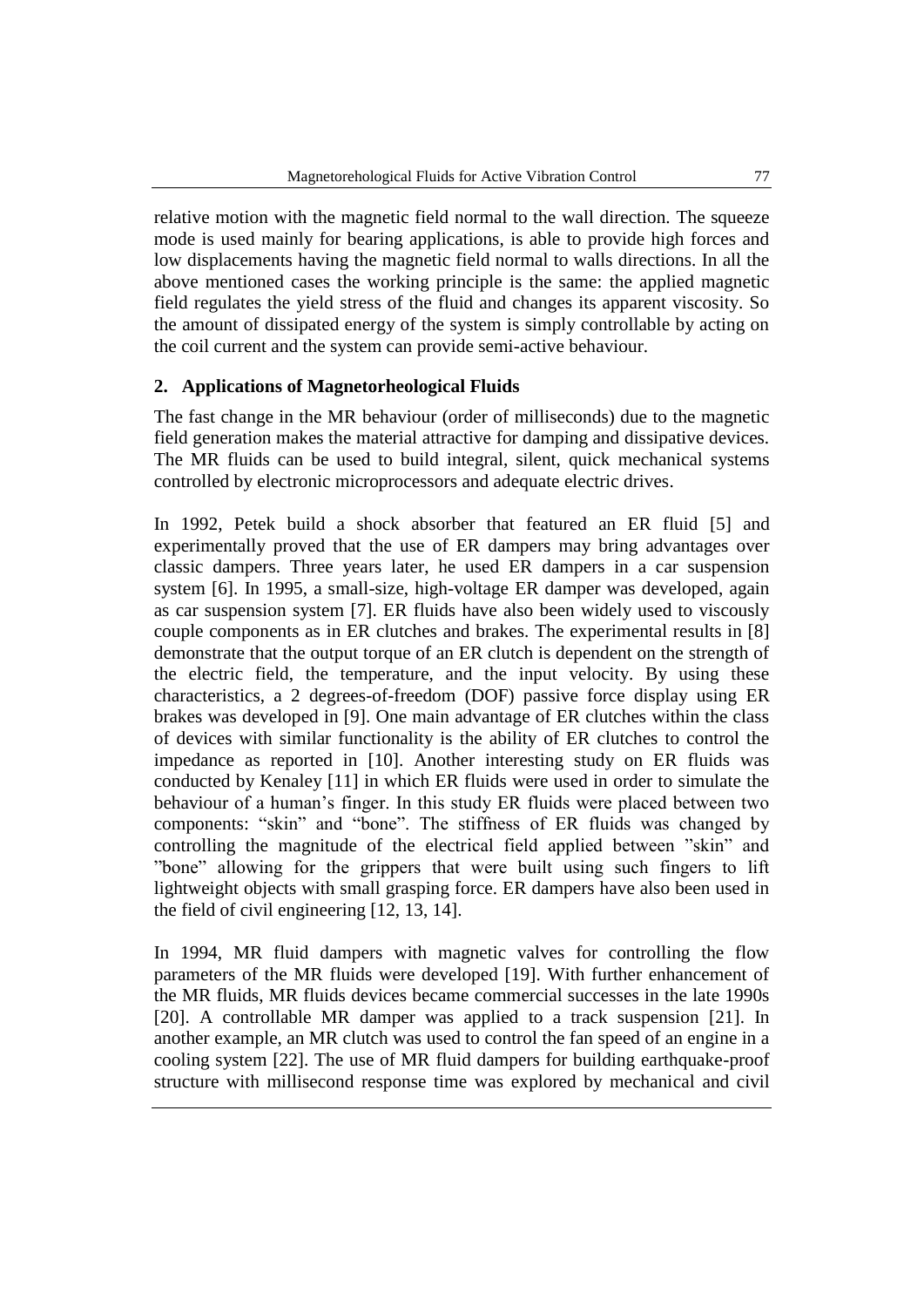engineers [23]. More recently, MR fluids devices were applied to different fields and achieved a huge success. MR fluids also offer advantages as actuators. A simple MR actuator was developed in [24]. The experimental results proved that the MR actuators featured high torque to mass and torque to inertia ratios, simple interfaces and safe actuation. The response time of this actuator was later improved by replacing the aluminium connections in the actuators with plastic connections and applying a closed-loop torque control scheme [25]. MR actuators were employed in exoskeleton legs [26] as well as assistive knee braces [27]. In these applications, the MR actuator acts as an MR clutch to augment the human's motions while acting as an MR brake when the motion requires limiting. The characteristics of MR actuators also make them an ideal candidate for applications involving human-robot interactions. To this end, Shafer and Kermani proposed a new actuation concept called Distributed Active Semi-Active (DASA) actuation and experimentally validated it [28].

Using this concept, the same research group developed a 1-DOF, 2-DOF, and 3- DOF antagonistically actuated manipulators [29], [30], and [31]. It was shown that these manipulators were not only capable of enhancing the safety of the robots towards their human counterparts but also of maintaining the desired performance of operations in demanding tasks.

The MR applications in the field of are semi-active control devices offer the flexibility and versatility of the active systems and the reliability of the passive ones. There are two main ways to exploit the MR fluids in engineering applications.

One of the most interesting engineering applications of MR fluid is the construction of smart and controllable MR linear dampers. The main asset of a MR based damper is the controllability of the system, which can be adjusted in order to provide the desired level of damping by simply changing the supply current. The main idea is to obtain the desired level of damping by varying the magnetic induction in an orifice between two separated MR fluid chambers. The orifice acts like a magnetic valve for the fluid, regulated by the current and thus exploits the MR fluid in flow mode. Two architectures are envisioned for this purpose: the single ended damper (Fig. 5a) and the double ended damper (Fig. 5b).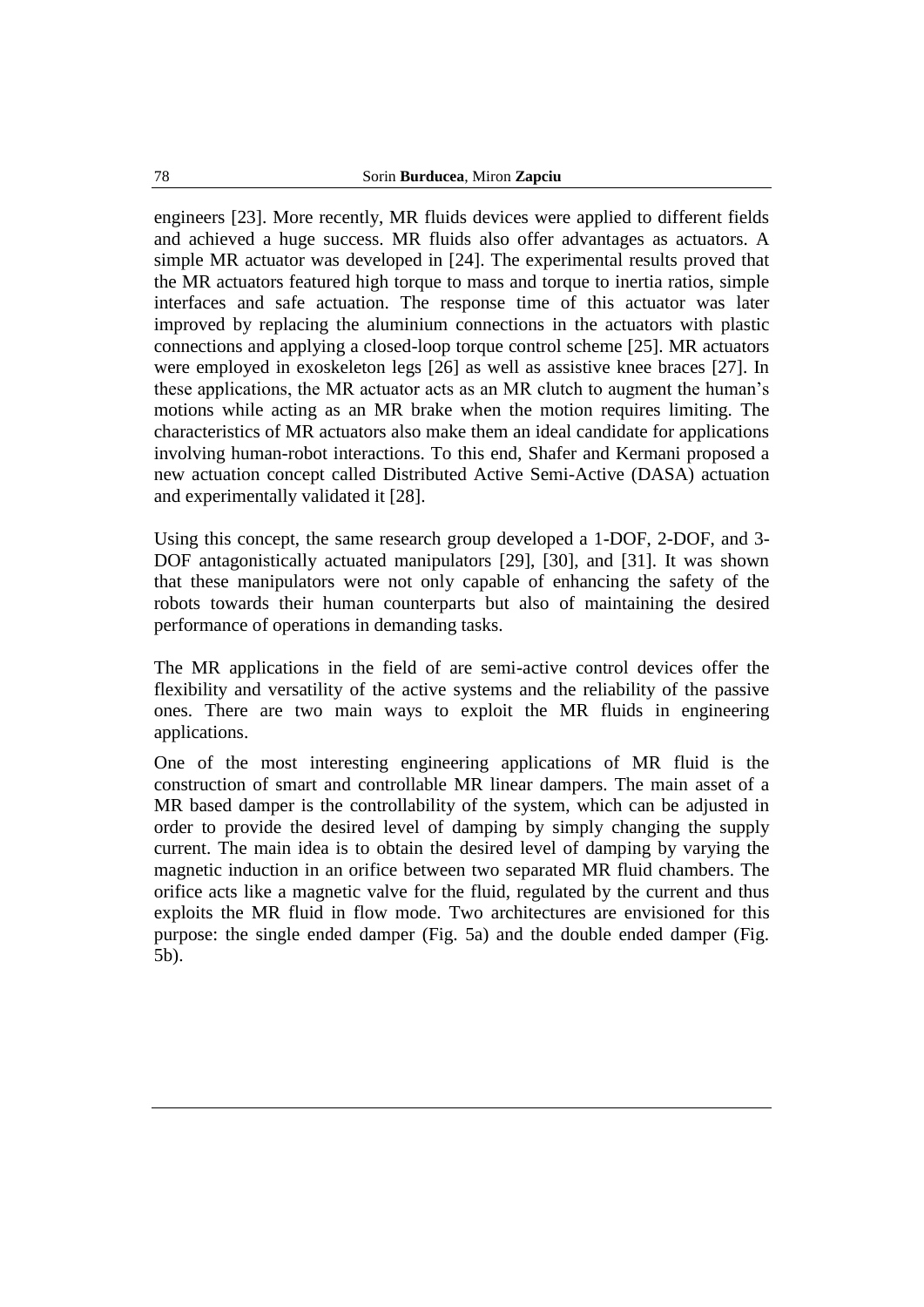

**Fig. 4:** Schematic of single ended MR damper and double ended MR damper, both produced by Lord Corp.

The single ended damper has only one reservoir for the MR fluid which is transferred through an orifice from one chamber to another. Since the rod volume is just on one side the system accounts for the change in volume that results from piston rod movement. In order to accommodate this change in reservoir volume, an accumulator is usually used. The accumulator provides a barrier between the MR fluid and a compressed gas (usually nitrogen) that is used to accommodate the necessary volume changes. Moreover the accumulator pressure can be used to enhance the performance of the MR system. The double-ended MR damper has piston rods of the same diameter that protrude through both ends of the damper. In this case there is no change in volume as the piston rod moves, the double ended damper does not require an accumulator or other similar device. The applications of the single ended damper are mainly in the vibration suppression of mechanical components like seat suspension, car suspensions, and industrial vibration suppression, while the double ended damper is mainly used for bicycle applications, gun recoil applications, and for stabilizing buildings and bridges during earthquakes. The output forces of such a device can range from quite low forces (hundreds of Newtons) in the case of light suspension system up to 20 tons in the case of civil applications, in which they must compensate the incredibly large forces caused by the shaking of entire buildings.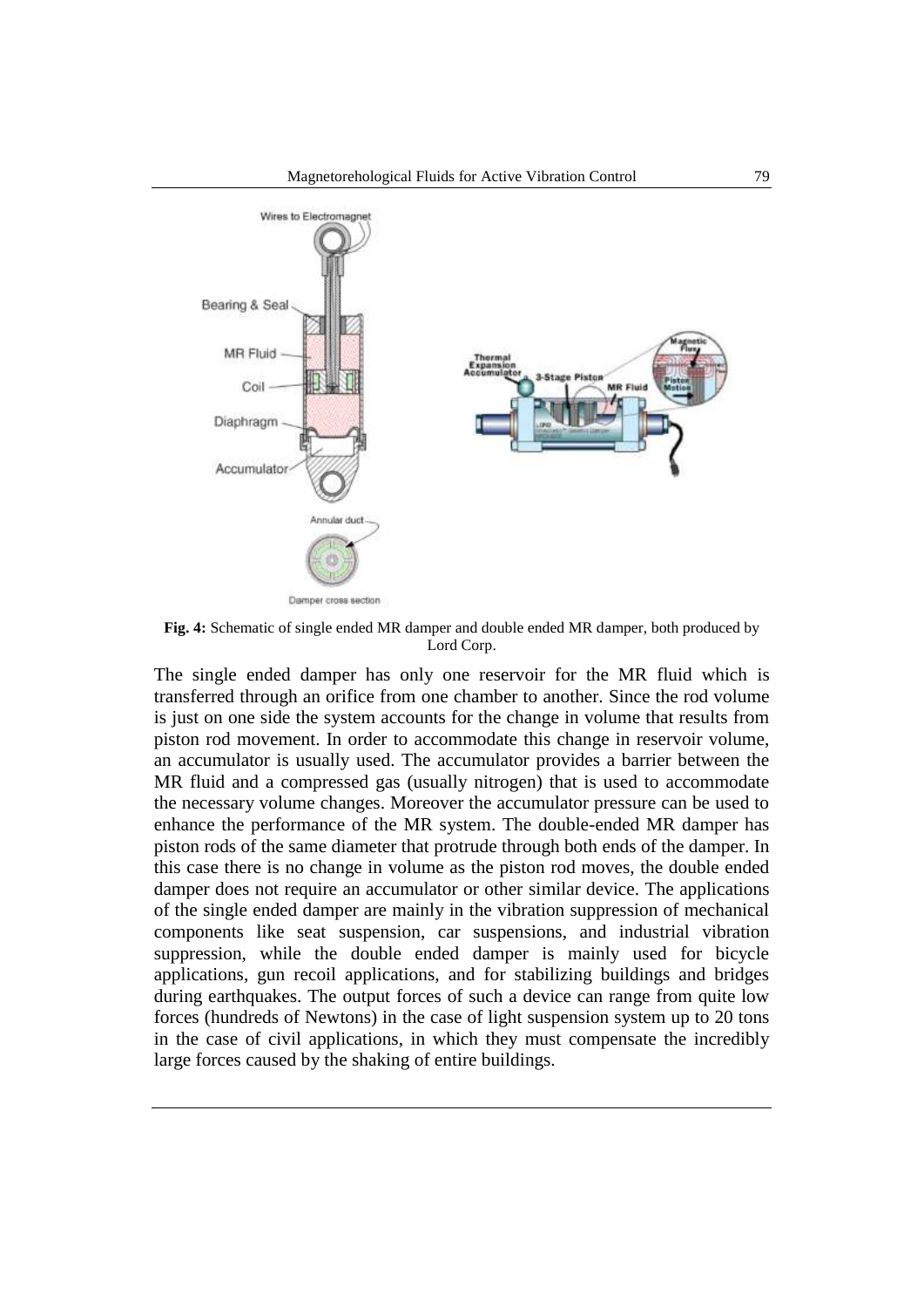

**Fig. 5:** Picture and schematic of MR based brake and clutch, both produced by Lord Corp.

The other main application exploits the MR fluid in shear mode to realize a sort of hydraulic brakes and clutches with MR fluids. The aim is to obtain a precise control of the braking torque (in the case of brakes) or transmitted torque (in the case of clutches) with no moving parts by simply varying the current in the coils. The typical architecture for a MR based brake is shown in Fig. 6a, where the basic idea is clearly depicted. The magnetic flux path passes through the chassis and the rotating disk and the fluid is sheared between these elements. The braking force depends on the yield stress of the fluid making the system controllable. The MR based clutch is ideally described by Fig. 6b, the fluid is between the input disk and the output disk and the amount of transmitted torque is proportional to the yield stress of the fluid. No moving parts are used to change the transmitted torque and the torque value can be smoothly controlled through the coil current. Even though multidisc applications can be used to increase the output torque, the typical application of rotary MR fluid devices is in the high precision and low power range. For example the Rheoknee, developed by Ossur Company, is the first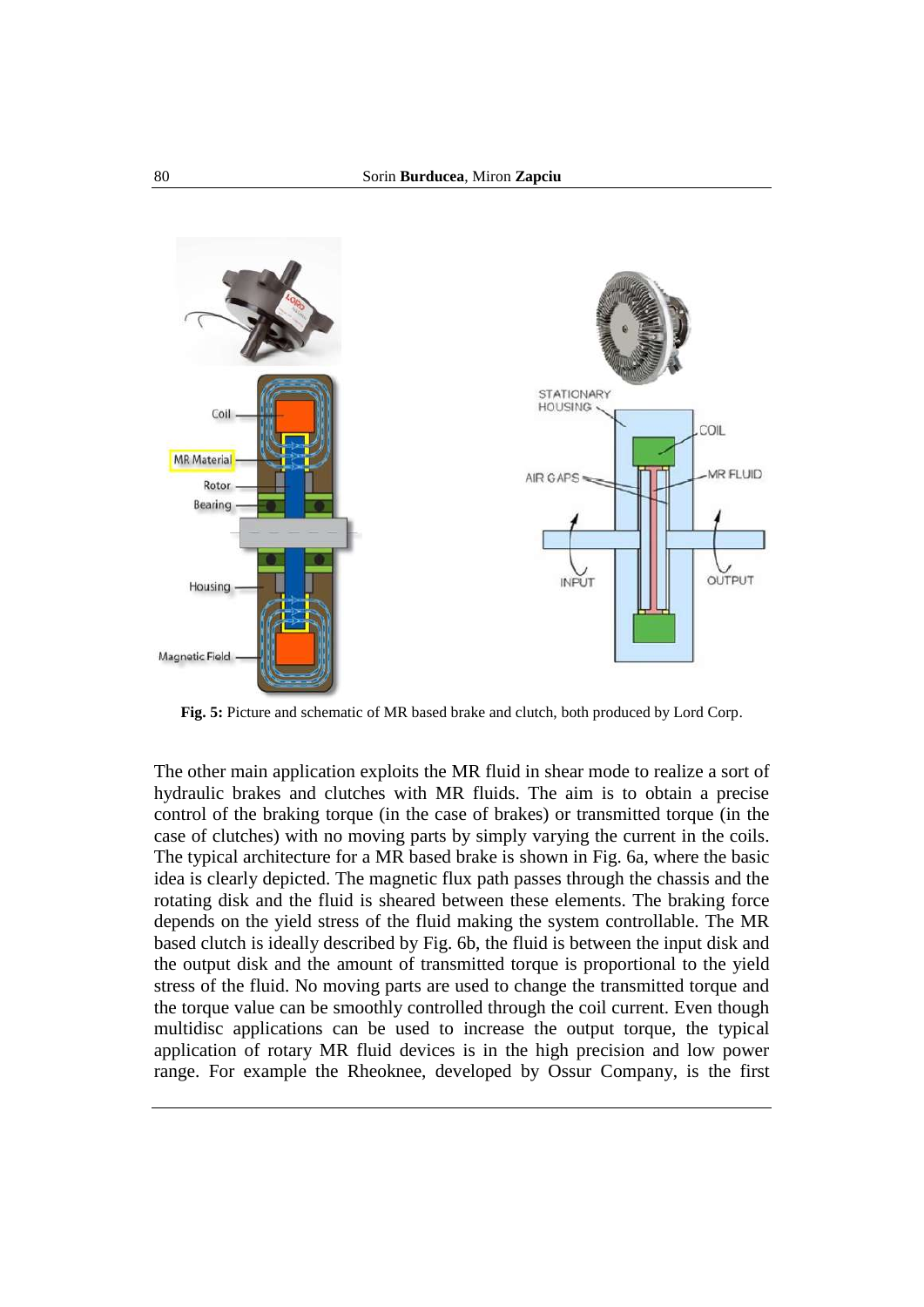prosthetic knee which allows the amputee to have a normal leg motion even in the case of stairs. The MR knee exhibits a very low torque when it is not active enabling the leg to move forward freely and in a few milliseconds the MR is able to carry all the human weight to complete the step. The overall performance is outstanding and shows how the smartness of MR fluid can improve human condition.

### **3. MR Fluid Models**

A simple Bingham visco-plasticity model (Phillips 1969), as shown in Fig. 6, is effective at describing the essential field-dependent fluid characteristics. In this model, the total shear stress is given by

$$
\tau = \tau_0(H)sgn(\gamma) + \eta \gamma \tag{1}
$$

where  $\tau$ 0= yield stress caused by the applied field; H= magnitude of the applied magnetic field;  $\gamma$  = shear strain rate; and  $\eta$ = field-independent plastic viscosity, defined as the slope of the measured post-yield shear stress versus shear strain rate.



**Fig. 6:** Visco-plasticity models of MR fluids

Note that the fluid post-yield viscosity is assumed to be a constant in the Bingham model. Because MR fluids exhibit the shearing thinning effect which is shown in F,

$$
\tau = \left(\tau_0(H) + K|\dot{\gamma}|^{\frac{1}{m}}\right) \text{sgn}(\dot{\gamma})
$$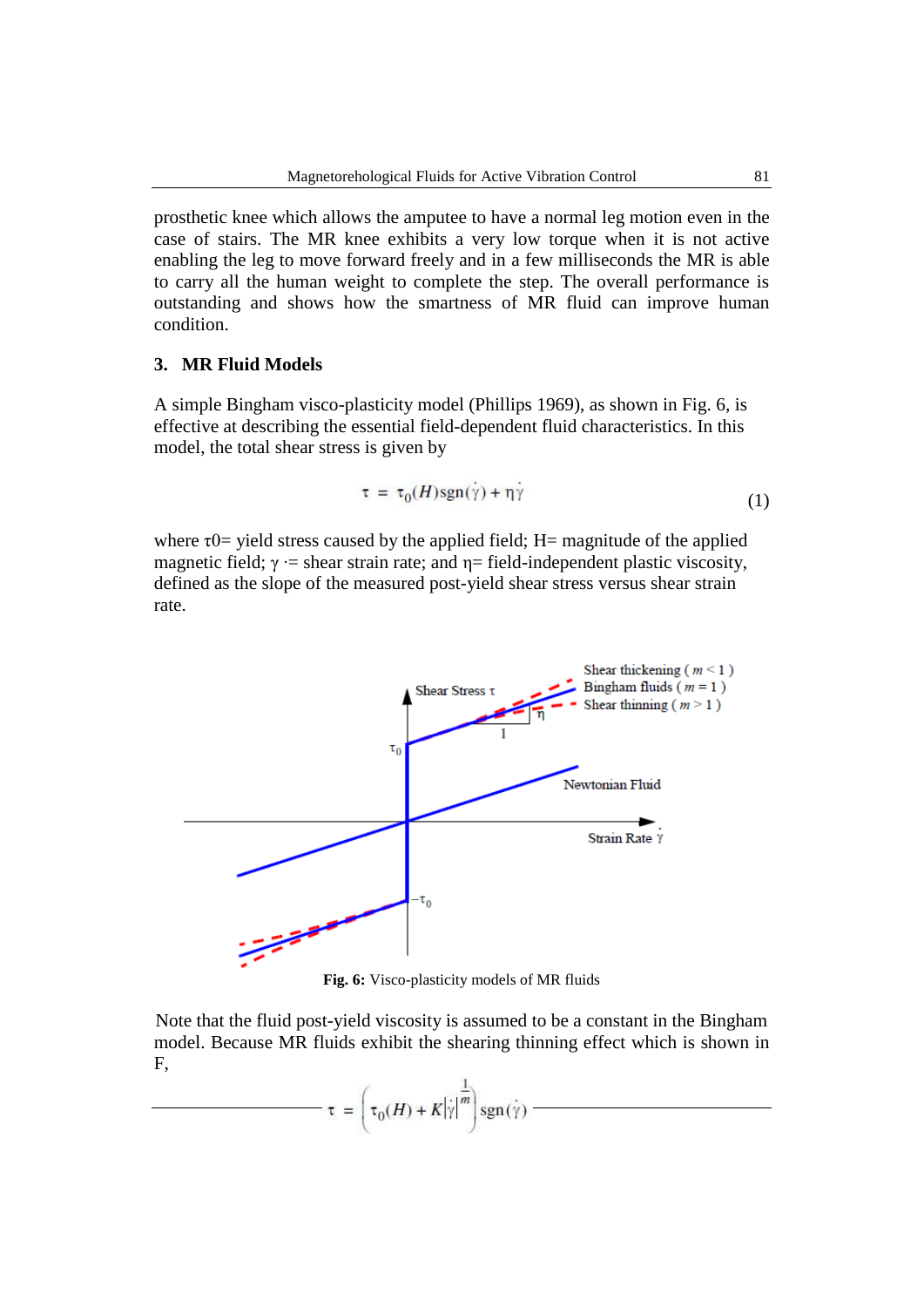the Herschel-Bulkley visco-plasticity model (Herschel and Bulkley 1926) can be employed to accommodate this effect. In this model, the constant post-yield plastic viscosity in the Bingham model is replaced with a power law model dependent on shear strain rate.

Therefore,

$$
\eta_{\rm e} = K \left| \dot{\gamma} \right|^{1 \over m - 1} \tag{3}
$$

where m, K= fluid parameters and m, K  $> 0$ . Comparing Eq. (2) with Eq. (1), the equivalent plastic viscosity of the Herschel-Bulkley model is Eq. (3) indicates that the equivalent plastic viscosity η decreases as the shear strain rate  $\gamma$  increases when  $m > 1$  (shear thinning). Furthermore, this model can also be used to describe the fluid shear thickening effect when  $m < 1$ . The Herschel-Bulkley model reduces to the Bingham model when  $m = 1$ , therefore  $\eta = K$ .

### **4. Conclusions**

The world of dissipative and damping devices is full of potential MR fluid applications, especially when it is desirable to control motion. Traditional viscosity based system with moving parts can be easily replaced by a MR fluid with changing viscosity as function of current, obtaining an improvement in functionality and a cost reduction. The MR fluid main features are: fast response, simple interface between electrical power input and the mechanical power output, controllability and integration in complex system. Nowadays MR fluids are a reliable technology for many engineering applications. Flow mode (used in dampers) and shear mode (used in brakes and clutches) have been studied thoroughly and several products are already present on the market.

# **R E F E R E N C E S**

- [1] W. M. Winslow, "*Method and Means for Translating Electrical Impulses into Mechanical Force,*" Mar. 25 1947. US Patent 2, 417, 850.
- [2] W. M. Winslow, "*Induced Fibration of Suspensions*," Journal of Applied Physics, vol. 20, no. 12, pp. 1137–1140, 2004.
- [3] J. D. Carlson, "*Electrorheological Fluids*," Sept. 20 1988. US Patent 4,772, 407.
- [4] W. E. Armstrong and F. E. Filisko, "*Electric Field Dependent Fluids*," May 17 1988. US Patent 4, 744, 914.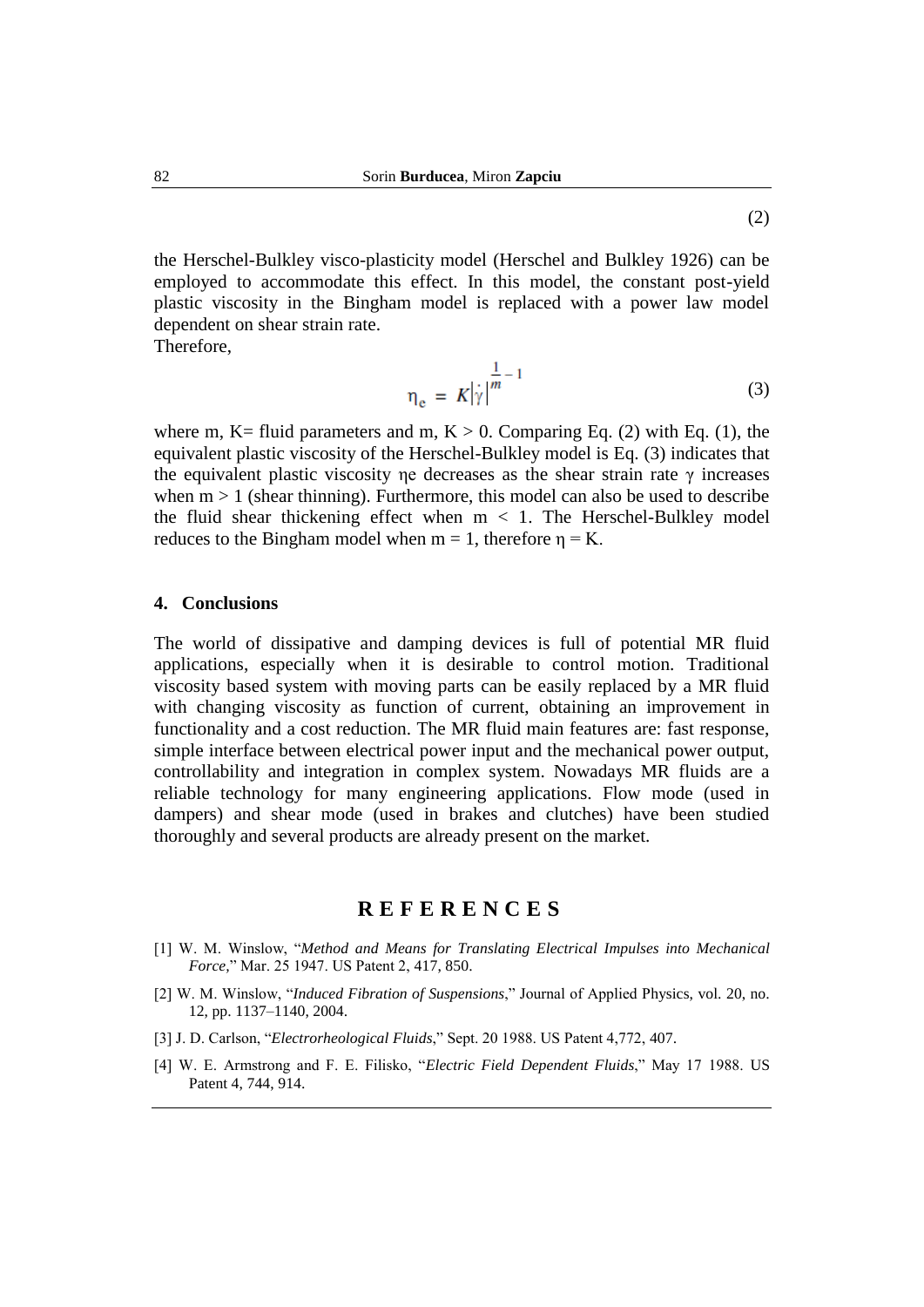- [5] N. K. Petek, "*An Electronically Controlled Shock Absorber Using Electrorheological Fluid,*" tech. rep., SAE Technical Paper, 1992.
- [6] N. K. Petek, a.o. *Demonstration of an Automotive Semi-active Suspension Using Electrorheological Fluid,* SAE publication SP 1074, technical paper 950586), 1995.
- [7] M. Sturk, X.Wu, and J.Wong, "*Development and Evaluation of a High Voltage Supply Unit for Electrorheological Fluid Dampers,*" Vehicle System Dynamics, vol. 24, no. 2, 1995.
- [8] C. A. Papadopoulos, "*Brakes and Clutches Using Er Fluids*," Mechatronics, vol. 8, no. 7, pp. 719–726, 1998.
- [9] M. Sakaguchi, J. Furusho, and N. Takesue, "*Passive Force Display Using Er Brakes and Its Control Experiments*," in Virtual Reality, 2001. Proceedings. IEEE, pp. 7–12, IEEE, 2001.
- [10] T. Nakamura, N. Saga, and M. Nakazawa, "*Impedance Control of a Single Shaft-type Clutch Using Homogeneous Electrorheological Fluid*," Journal of intelligent material systems and structures, vol. 13, no. 7-8, pp. 465–469, 2002.
- [11] G. L. Kenaley and M. R. Cutkosky, "*Electrorheological Fluid-based Robotic Fingers with Tactile Sensing,*" in Robotics and Automation, 1989. Proceedings, 1989 IEEE International Conference on, pp. 132–136, IEEE, 1989.
- [12] R. Ehrgott and S. Masri, "*Modeling the Oscillatory Dynamic Behaviour of Electrorheological*

*Materials in Shear*," Smart Materials and Structures, vol. 1, no. 4, p. 275, 1992.

- [13] H. P. Gavin and R. D. Hanson, "*Characterization of an Er Active Member*," in Structures Congress XII, pp. 863–868, ASCE, 1994.
- [14] H. P. Gavin, *Electrorheological Dampers for Structural Vibration Suppression*. No. 35, University of Michigan, 1994.
- [15] J. Rabinow, "*The Magnetic Fluid Clutch*," Electrical Engineering, vol. 67, no. 12, pp. 1167– 1167, 1948.
- [16] J. Rabinow, "Rabinow," Nov. 20 1951. US Patent 2,575, 360.
- [17] W. Kordonsky, "*Magnetorheological Effect as a Base of New Devices and Technologies,*" Journal of Magnetism and Magnetic Materials, vol. 122, no. 1, pp. 395–398, 1993.
- [18] K. D. Weiss, T. G. Duclos, J. D. Carlson, M. J. Chrzan, and A. J. Margida, "*High Strength Magneto-and Electro-rheological Fluids*," tech. rep., SAE Technical Paper, 1993.
- [19] J. D. Carlson and M. J. Chrzan, "*Magnetorheological Fluid Dampers*," Jan. 11 1994. US Patent 5,277, 281.
- [20] M. R. Jolly, J. W. Bender, and J. D. Carlson, "*Properties and Applications of Commercial Magnetorheological Fluids*," in 5th Annual International Symposium on Smart Structures and Materials, pp. 262–275, International Society for Optics and Photonics, 1998.
- [21] J. Carlson and B. Spencer Jr, "*Magneto-rheological Fluid Dampers for Semi-active Seismic Control*," in Proc. of the 3rd Int. Conf. on Motion and Vibr. Control, pp. 35–40, 1996.
- [22] X. Xu and C. Zeng, "*Design of a Magneto-rheological Fluid Clutch Based on Electromagnetic Finite Element Analysis*," in Computer Engineering and Technology (ICCET), 2010 2nd International Conference on, vol. 5, pp. V5–182, IEEE, 2010.
- [23] https://science.howstuffworks.com/engineering/structural/smart-structure.htm Acc.05.2018.